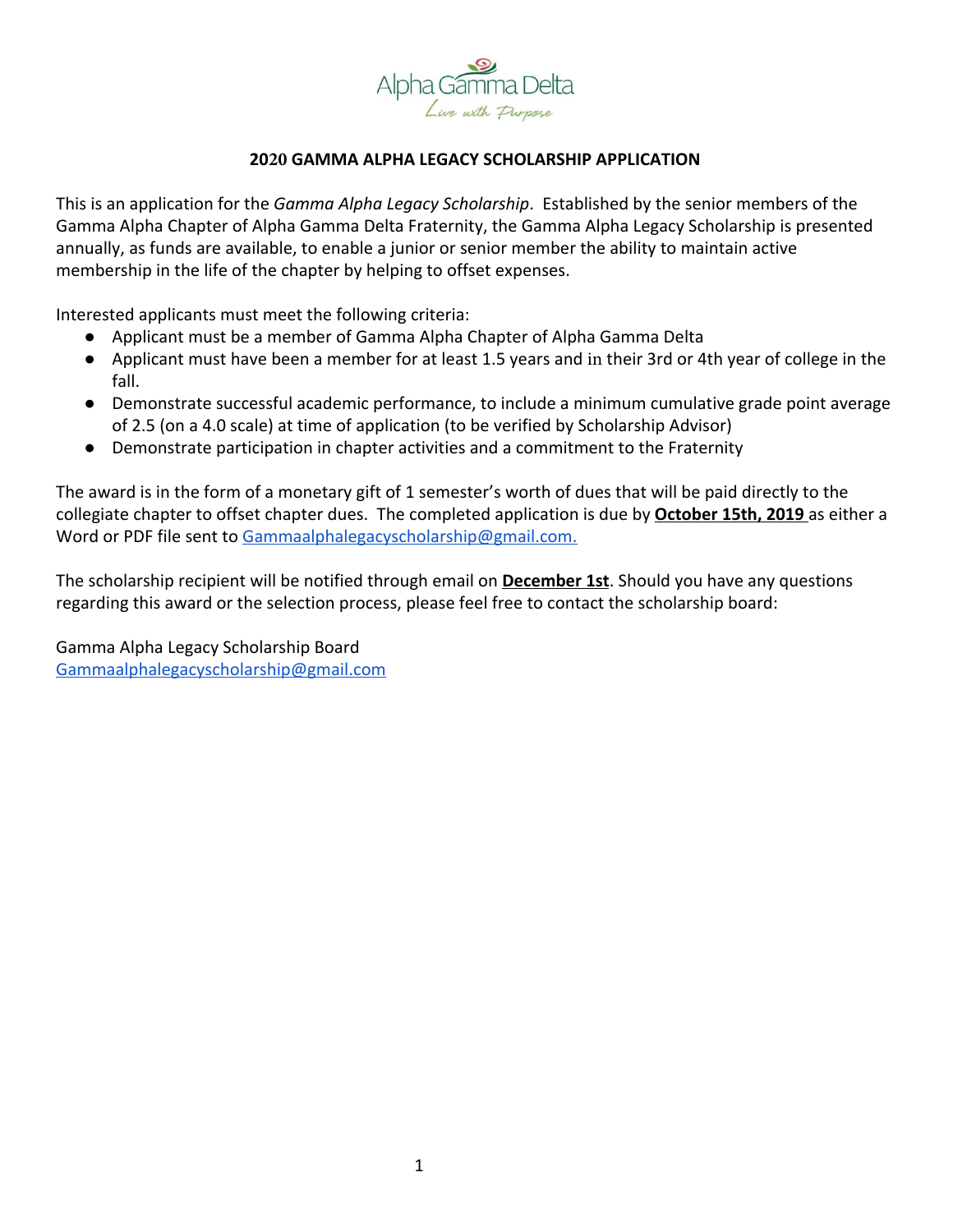| <b>APPLICANT INFORMATION</b> |  |              |            |          |  |  |
|------------------------------|--|--------------|------------|----------|--|--|
| Last Name                    |  |              | First Name |          |  |  |
| <b>Street Address</b>        |  |              | Apt/Unit # |          |  |  |
| City                         |  | <b>State</b> |            | ZIP Code |  |  |
| Phone                        |  |              | E-mail     |          |  |  |

| <b>EDUCATION</b>       |                             |
|------------------------|-----------------------------|
| <b>Graduation Date</b> |                             |
| Major                  |                             |
| Classification         | $\Box$ Junior $\Box$ Senior |
| <b>Cumulative GPA</b>  |                             |

#### GRADE POINT AVERAGE

I understand to be eligible for this award that I must have a minimum cumulative grade point average of 2.5 (on a 4.0 scale) at the time of application.

I Agree □

## CHAPTER ATTENDANCE

I understand to be eligible for this award that I must have demonstrated regular attendance in required chapter activities for at least the past two semesters.

I Agree □

#### ORGANIZATIONAL INVOLVEMENTS

List below offices held in the Fraternity, on behalf of the Fraternity (e.g., Panhellenic, IGC), or in campus and community organizations. Please give the dates of service for each office and a description of your responsibilities.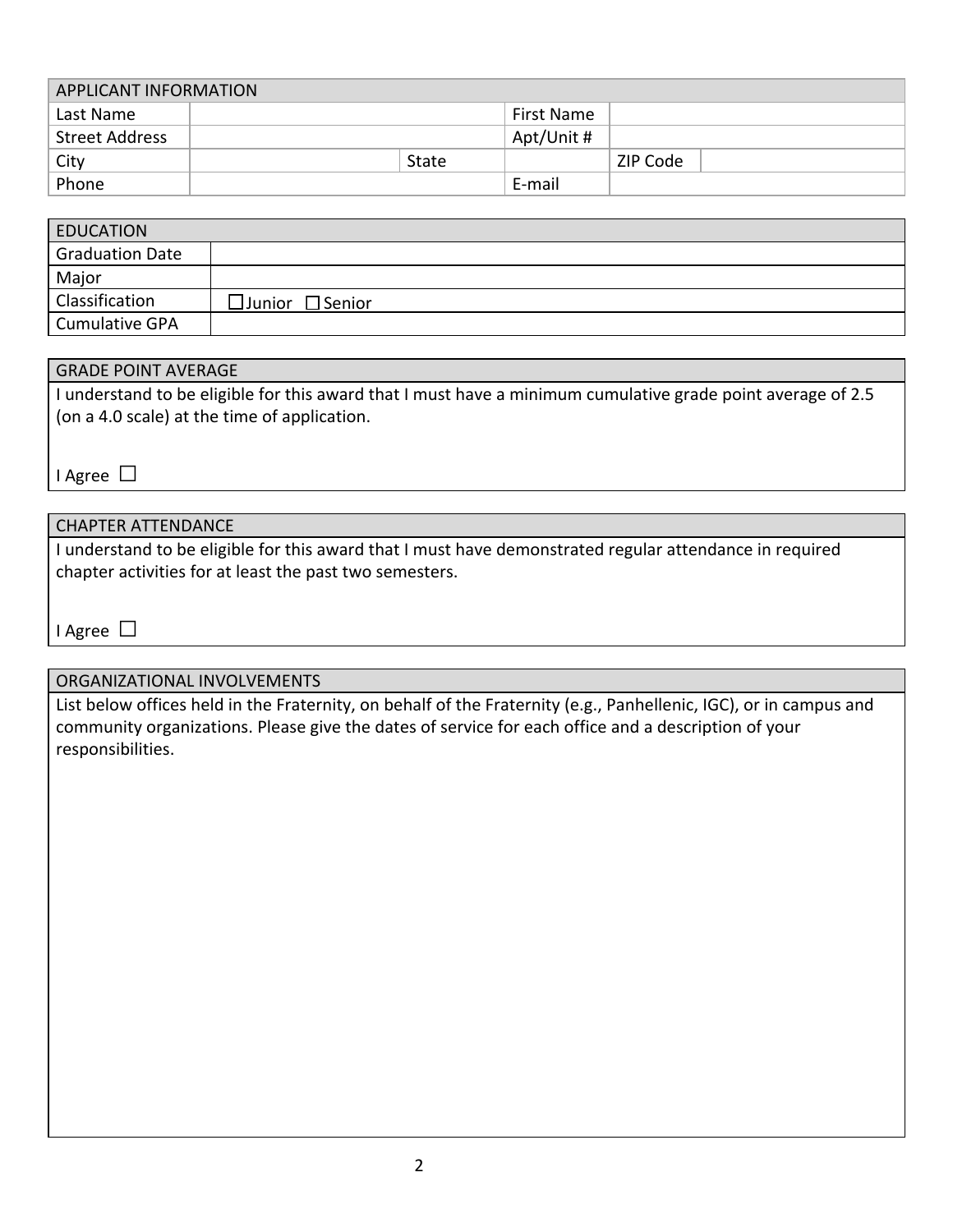## EXPLANATION OF MEMBERSHIP -- Suggested 300 - 500 words

In the space below, please describe how Alpha Gamma Delta has impacted you and how being awarded this scholarship will help you to impact our chapter and organization in the future.

# EXPLANATION OF NEED -- Suggested 300 - 500 words

In the space below, please explain why you need the Legacy Scholarship in order to remain active in the chapter. If you have endured any special circumstances throughout your time in college, please explain in this section.